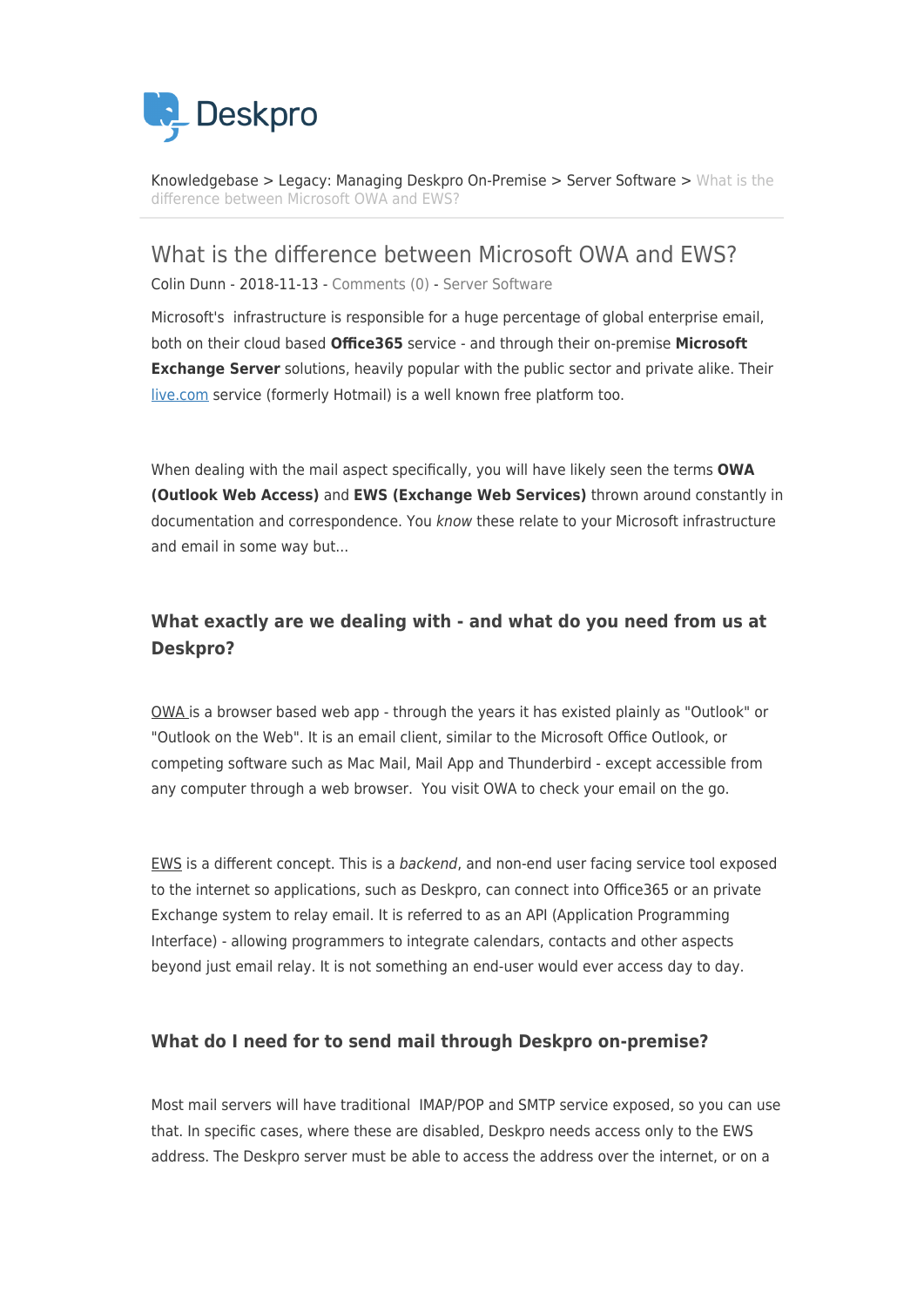private network. This will always be in the format of something like:

### **https://mail.example.com/EWS/Exchange.asmx**

# **We use Office365, how do I access EWS?**

As a hosted cloud platform, each Office365 user connects to the same EWS URL.

#### **<https://outlook.office365.com/EWS/Exchange.asmx>**

### **Where do I set this up in Deskpro on-premise?**

You set this up in the same way you would [any other email](https://support.deskpro.com/en/guides/sysadmin-guide/configuring-on-premise/email-accounts) account. Instead you would enter the EWS address **without** the https:// - enter your desired email address and password - and Deskpro will handle the rest. You are afforded plenty of flexibility in how Deskpro on-premise handles the incoming email.

| Account Details * | MS Exchange                                                                                                                                                                          |
|-------------------|--------------------------------------------------------------------------------------------------------------------------------------------------------------------------------------|
|                   | https:// outlook.office365.com/EWS/Exchange.asmx<br><b>EWS Host</b>                                                                                                                  |
|                   | Deskpro communicates with Exchange through Exchange Web Services. Make sure EWS is configured and<br>your firewall is not blocking connections.                                      |
|                   | your-email-address@example.com<br>Usemame                                                                                                                                            |
|                   | Password<br>                                                                                                                                                                         |
|                   | • Read messages from the inbox<br>Folder                                                                                                                                             |
|                   | Read messages from a specific folder                                                                                                                                                 |
|                   | Read all unread messages<br>Read Mode<br>Deskpro will read and process all unread messages in the mailbox. After processing, messages are marked<br>as read but stay in the mailbox. |
|                   | Read all messages and then move                                                                                                                                                      |
|                   | Read all messages and then delete                                                                                                                                                    |
|                   | <b>Test Account Settings</b>                                                                                                                                                         |
|                   |                                                                                                                                                                                      |
|                   | Advanced Options 1                                                                                                                                                                   |
|                   | MS Exchange<br>$\mathbf{v}$                                                                                                                                                          |
|                   | Q<br>VEWS/Exchange.asmx                                                                                                                                                              |
|                   | Select type<br>Exchange through Exchange Web Services. Make sure EWS is configured and your                                                                                          |
|                   | Send mail using PHP mail()<br>tions.                                                                                                                                                 |
|                   | SMTP<br>le.com                                                                                                                                                                       |
| Outgoing Email *  | GMail or Google Apps<br>Office365                                                                                                                                                    |

I hope these answer any doubts you have about the Exchange/Office service, and its